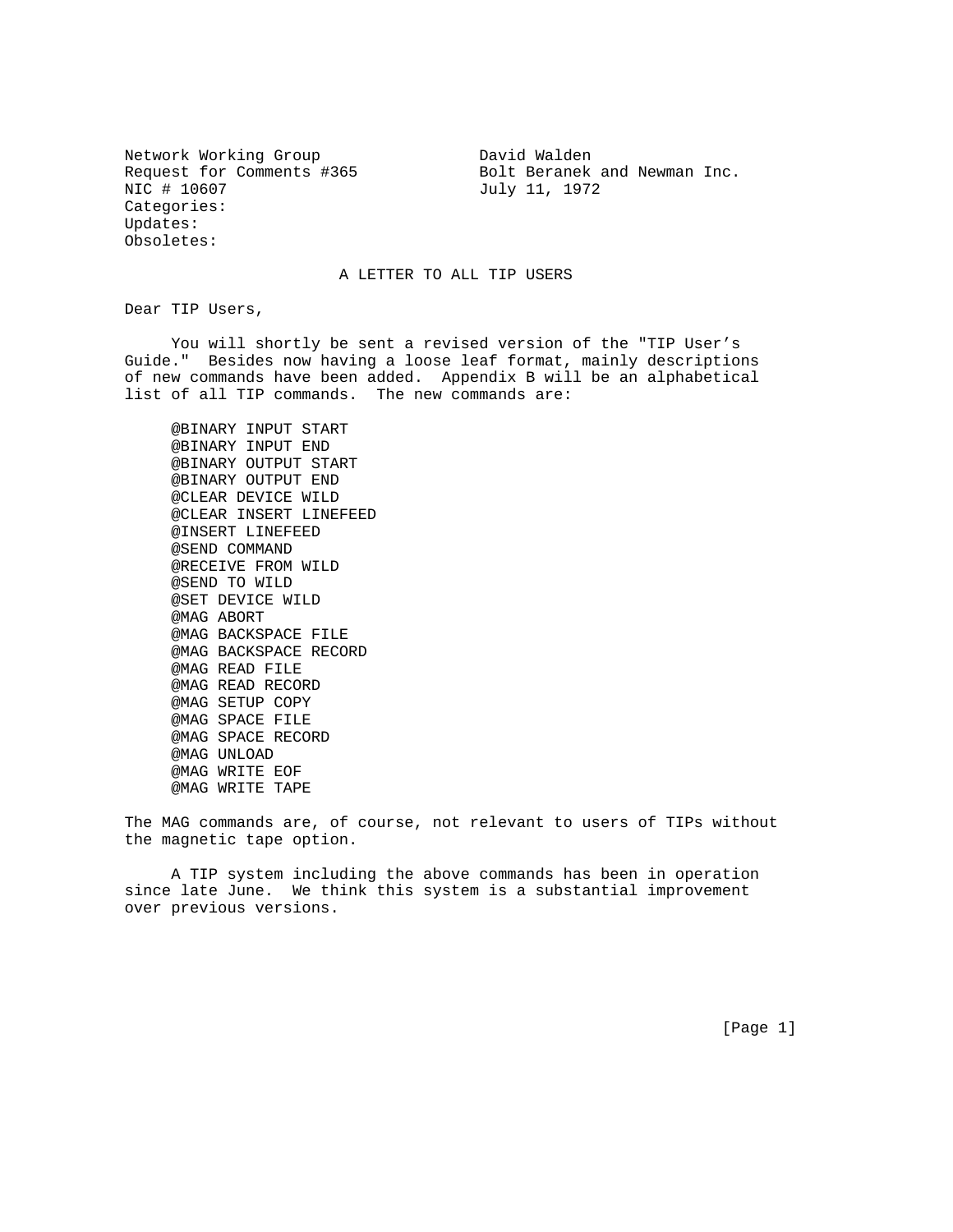In case you've not been keeping track, there are now eleven TIPs in the ARPA Network. These are ETAC, GWC, AMES, ARPA, MITRE, NBS, BBN, USC, NOAA, ROME, and SAAC. Also, a TIP will soon be installed at CCA.

 I'll now briefly discuss a number of topics I think may be interesting to you.

 Getting TIP status information. As we develop new features for the TIP and fix bugs, we are continually releasing new versions of the TIP program. We do this by just reloading your TIP when you're not looking (i.e., when no one is using your TIP). In the future we will notify you whenever a new version of the TIP program is loaded into your TIP by adding a tiny "status message" to the "HELLO" you get when you "log onto" the TIP. This status message will usually be merely the TIP's version number; however, occasionally the message will indicate (by typing "NEWS") that there is some news about the TIP's status which you should read before continuing your session with the TIP. The NEWS can be retrieved by typing the command @NEWS which will ICP to a special socket at BBN's TENEX or PDP-1D which will print the news. Of course, either of these systems may sometimes be down, but we won't worry about the problem until we see how serious it is.

 To whom to complain or make suggestions. Many of you have had occasion to complain about the operation of your TIP system or to make suggestions for its improvement. All too frequently, however, these complaints have been directed to the Host system you are using from the TIP instead of to us. BBN maintains a Network Control Center which is always manned. Its telephone number is 617-661-0100. All TIP problems should be reported immediately to the Network Control Center. If you have a suggestion for a new command, or if you think you've found a subtle bug in the TIP program, ask to talk to Dave Walden or Bernie Cosell when you call the Network Control Center.

 Device buffers. In general, each TIP MLC port has a different size buffer allocated to it and therefore to the device connected to the port. Devices which operate at higher speeds, of course, require larger buffers, especially output buffers. If you need more buffering than you have (frequently indicated by output coming in short bursts), try to arrange with whomever is locally responsible for the TIP you're using to come in through a port with a larger buffer allocation. If necessary, this person can arrange with us to specially tailor the buffer allocation for your TIP.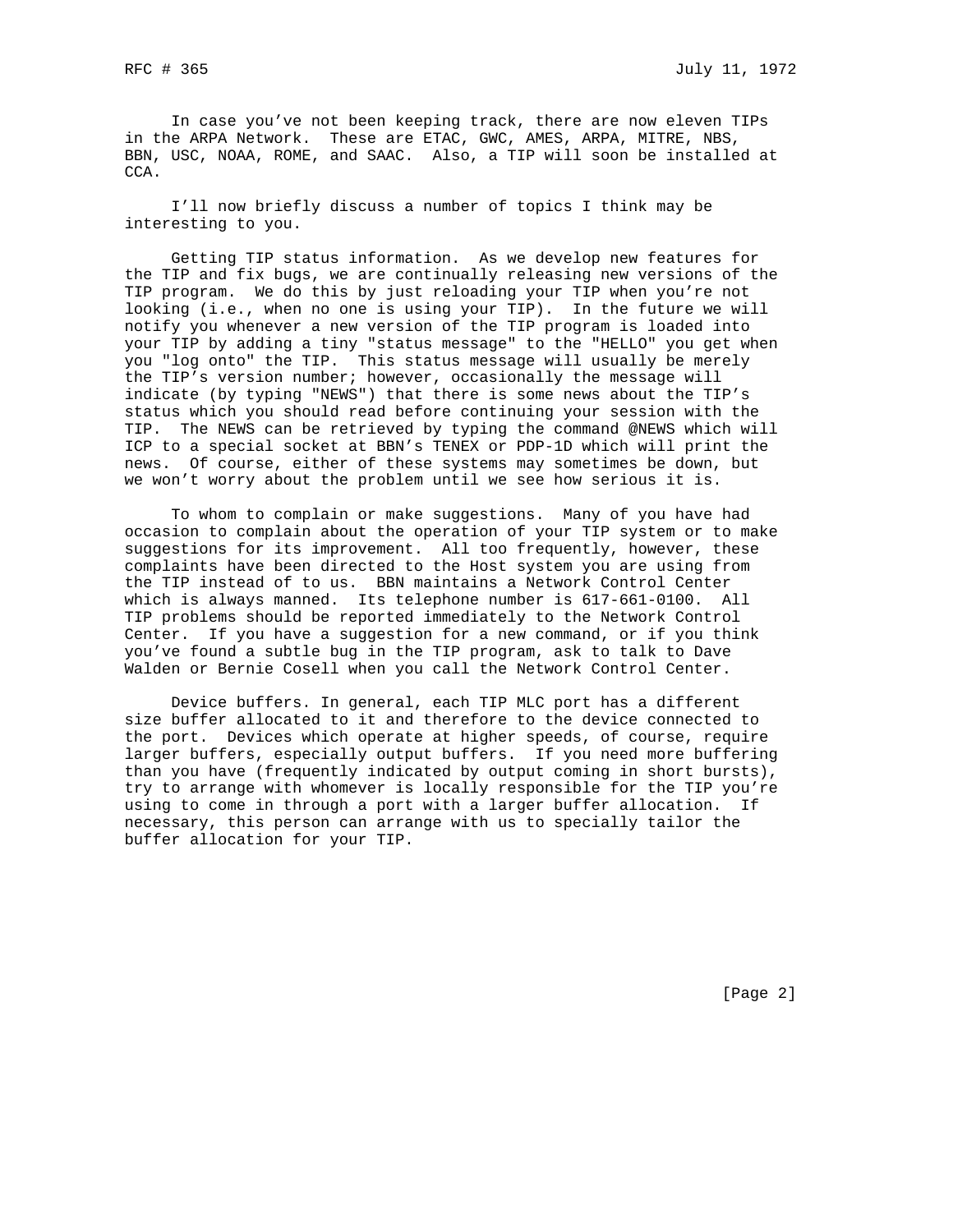There are presently only about 2500 characters of buffers available for the TIPs terminal devices. Since each device has an input buffer and two output buffers (output is double buffered), each of the 63 devices has available an average of about 13 charac- ters for input and 13 characters for each output buffer. Since there is continual pressure for new features in the TIP and for old features to work more conveniently, the space available for device buffers is steadily decreasing. There seem to be two ways to increase the space available for device buffers; the first is to get more core memory; the second is to modularize the program so that unneeded features can be removed from particular sites. For instance, the 2741 code and character conversion tables might be removed from a site at which they were never used. You always have the option of getting more core for your TIP; we are presently working on the latter method and should have it ready in a few months. In the mean time, the space available for device buffers will probably continue to slowly diminish.

 The nominal (untailored) buffer sizes are presently about as follows:

| device    | input (characters) | output (characters/buffer) |
|-----------|--------------------|----------------------------|
| $1 - 3$   | 60                 | 56                         |
| $4 - 7$   | 28                 | 27                         |
| $8 - 15$  | 20                 | 20                         |
| $16 - 32$ | 12                 | ่ 1 ว                      |
| $33 - 63$ |                    | n                          |

 Echoing. The TIP's echoing capability has been a controversial item in the past. We have recently fixed it up a little and we think that if you try it now, you'll like it a lot better. Unfortunately, "@@" is still not echoed correctly very often; this is a bug and we are going to fix it, but it's hairy to fix.

 We will shortly be removing three of the ECHO commands (ECHO ALL, ECHO HALFDUPLEX, and ECHO NONE) and be slightly changing the meaning of the two other ECHO commands (ECHO REMOTE and ECHO LOCAL). We will also add two new ECHO commands (PHYSICAL HALFDUPLEX and PHYSICAL FULLDUPLEX.) Thus the new set of ECHO commands will be:

 @PHYSICAL HALFDUPLEX @PHYSICAL FULLDUPLEX @ECHO LOCAL @ECHO REMOTE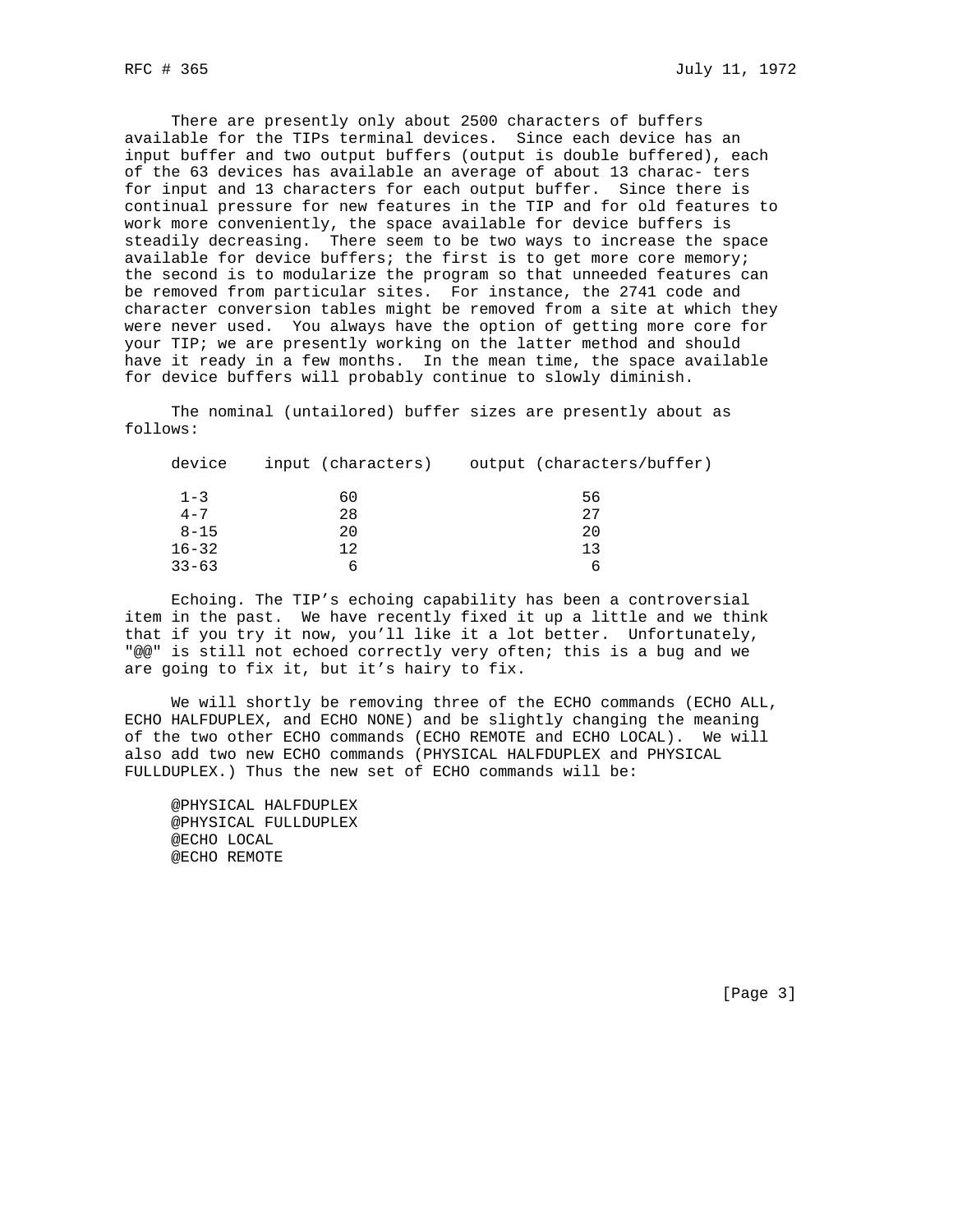The ECHO LOCAL and ECHO REMOTE commands will probably be ignored for physical halfduplex devices. Therefore, for physical full- duplex devices, ECHO LOCAL and ECHO REMOTE will have the effect of declaring the device to be virtual halfduplex or virtual full- duplex. Devices which are known to be physical halfduplex (e.g., IBM 2741's) will come up in physical halfduplex mode. All other devices will come up in physical fullduplex mode and local echo mode (i.e., virtual halfduplex mode). Whenever a connection is opened, the TIP will automatically send off the current virtual echo mode to the server. Whenever a ECHO LOCAL or ECHO REMOTE command is given, the virtual mode will be appropriately updated and forwarded to the server. When the Telnet ECHO (code 132) (=virtual fullduplex) or Telnet NO ECHO (code 131) (=virtual half- duplex) characters are received by the TIP, it will follow the following rules:

| TIP is physical halfduplex -- NO ECHO sent to server                                                |  |  |  |
|-----------------------------------------------------------------------------------------------------|--|--|--|
| TIP is virtual halfduplex -- ECHO sent to server and<br>mode changed to virtual<br>fullduplex       |  |  |  |
| TIP is virtual fullduplex -- nothing                                                                |  |  |  |
| NO ECHO received and                                                                                |  |  |  |
| TIP is physical halfduplex -- nothing                                                               |  |  |  |
| TIP is virtual halfduplex -- nothing                                                                |  |  |  |
| TIP is virtual fullduplex<br>-- NO ECHO sent to server and<br>mode changed to virtual<br>halfduplex |  |  |  |
|                                                                                                     |  |  |  |

When a connection is broken, devices in physical fullduplex mode will be reset to virtual halfduplex mode.

 Some other command changes we are planning to make. --------------------------------------------------

- 1. PROTOCOL TO LOGIN will be removed. It has been replaced by LOGIN.
- 2. LOGIN will take a parameter, the Host number, so it will not be necessary to give both HOST and LOGIN commands.

 Some things which we are presently doing. ----------------------------------------